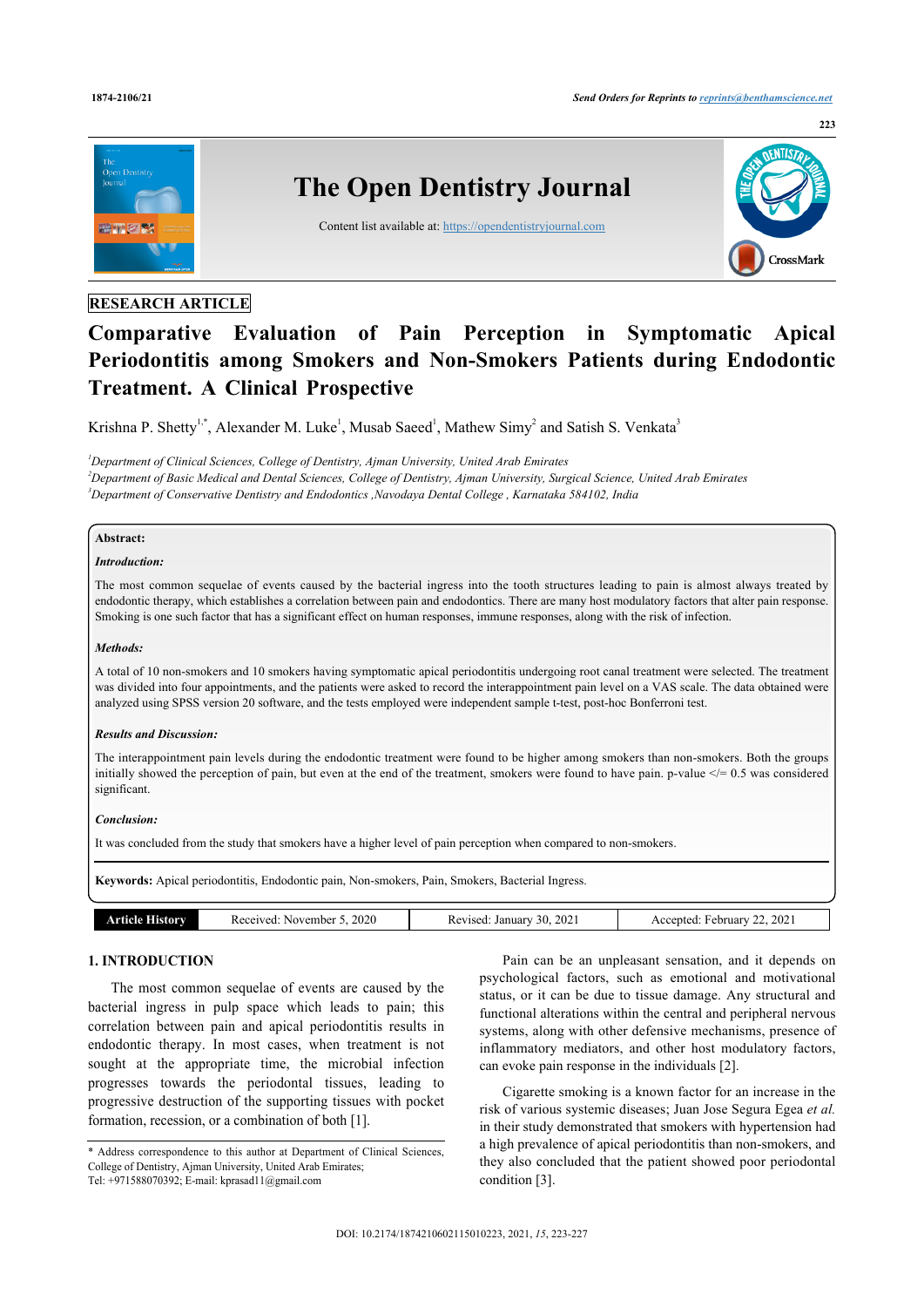Inter-appointment pain is one of the most common complaints encountered by the patient. Proper knowledge regarding the various etiological factors leading to interappointment pain and its mechanism is very important for a clinician to properly avoid or intervene in this undesirable condition. A proper history, correct diagnosis, and efficient treatment planning are required for the practitioner to avoid this undesirable circumstance [4].

Comparisons between smokers and non-smokers have shown that smokers have higher pain perception and, in most cases, have an impact on occupational and social function. Vascular changes leading to a change in blood flow and the increased vasculature and higher Osmotic Pressure (OP) are features of tissue inflammation that lead to a change in homeostasis.

Smoking can lead to a change in the fluid dynamics of any normal tissue, which could further disturb the normal physiological processes, resulting in various inflammatory responses and changes in the pain pathways [5, 6].

Various forms of consumption of tobacco, including cigarette smoking which is a form of nicotine, can have an altered pain mechanism in the tissue [6]. Smoking causes altered phagocytic response and chemotaxis of neutrophils. It also produces protease inhibitors, prostaglandin E 2, and free radicals in two different tissues [7].

Hence, the aim of the study was to assess and compare the inter appointment pain perception among the smoker and nonsmoker patients with symptomatic apical periodontitis during endodontic treatment using a standard and significant method.

### **2. METHODOLOGY**

Twenty patients in the age group of 25-40 years were selected, out of which 10 patients were cigarette smokers(approximately between 5 to 10 in a day) having symptomatic apical periodontitis and 10 patients were noncigarette smokers having symptomatic apical periodontitis, which were categorized as Group 1 and Group 2, respectively. All the selected patients were diagnosed thoroughly with proper clinical findings and other investigation procedures. Patients with a tooth with pus drainage, sinus opening, and swelling or with systemic health diseases were excluded from

the study. Patients with symptomatic apical periodontitis (anterior or posterior tooth) irrespective of the location, placement of tooth in the dental arch, or the number of tooth roots were included in this study.

The same practitioner performed all the procedures using a single-use pre-sterilized rotary files system on each patient, and consent forms were given to every patient prior to the procedure.

The aim of the study was to assess the inter appointment pain perception and to evaluate the pain perceived specifically in each step of the root canal therapy, and the treatment was scheduled in four appointments to prevent any variable changes in the pathology and treatment flare-ups.

Appointment 1- access opening and pulp extirpation under LA (2%Lidocaine, Warren)

Appointment 2- working length determination and hand filing with 8, 10,15k file (Mani K file)

Appointment 3- biomechanical preparation using rotary files (Helix rotary system, Helix health care)

Appointment 4- obturation using 25(6) % gutta-percha cones (Dentsply)

A pain assessment chart was given to the patients, and the pain level was recorded in a calibrated horizontal Visual Analogue Scale (VAS). The VAS scale is easy to use, easy to understand, a handy tool for patients, reliable, valid, and a quantitative predictor for evaluating pain. In the current study, the standard protocol of VAS has been recorded with an initial calibrated at zero, signifying no pain, and ten, which signify the most intense pain. Antibiotic or analgesic coverage was not administered to the patients who participated in the study until obturation and temporary post- endodontic restoration.

### **3. RESULTS**

Descriptive statistics such as mean and standard deviation were used to present values (Fig. **1**). Comparison of the groups at different appointments was analyzed using an independent sample t-test. Individual comparison of each appointment with the other appointments of the same group was analyzed using the post-hoc Bonferroni test. The data were analyzed using SPSS version 20 software. p-value  $\le$  = 0.5 was considered significant.

**Table 1. Mean distribution of the groups based on vas scores of pain perception at different appointments.**

|         |               | <b>Minimum</b> | <b>Maximum</b> | Mean | <b>Std. Deviation</b> |
|---------|---------------|----------------|----------------|------|-----------------------|
| Group 1 | Appointment 1 |                | h              | 3.80 | 1.135                 |
|         | Appointment 2 |                |                | 1.80 | 1.476                 |
|         | Appointment 3 |                |                | .60  | .966                  |
|         | Appointment 4 | $\Omega$       |                | .00. | .000                  |
|         |               |                |                |      |                       |
| Group 2 | Appointment 1 |                | h              | 5.00 | 1.054                 |
|         | Appointment 2 |                | h              | 4.40 | 1.265                 |
|         | Appointment 3 |                | 4              | 3.00 | 1.414                 |
|         | Appointment 4 |                |                | 2.00 | 1.333                 |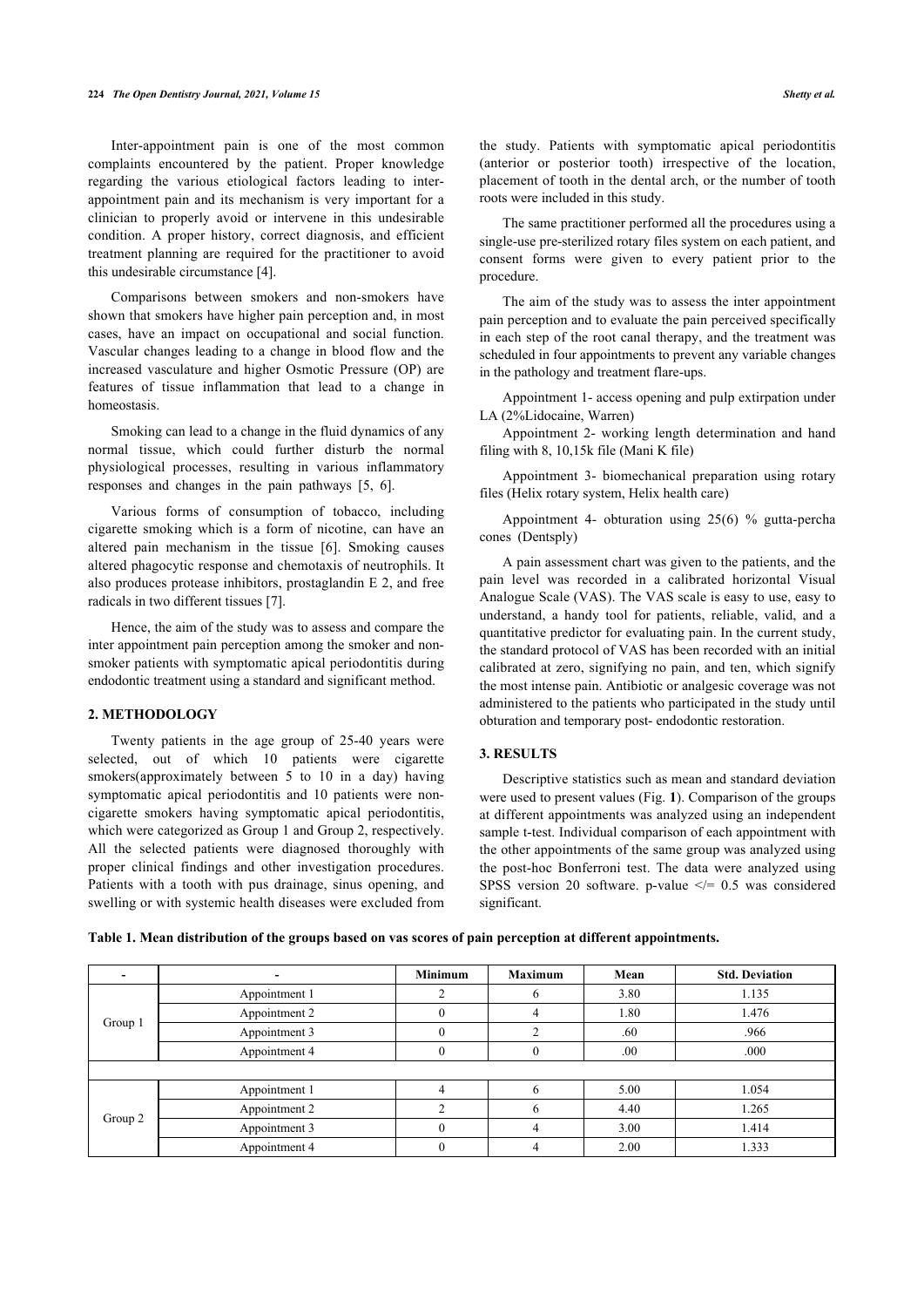

Fig. (1). Mean distribution of the groups based on vas scores at different appointments.

### **Table 2. Comparison of the groups at different appointments using independent sample t test.**

|               | <b>Mean difference</b> | t value | p-value  |
|---------------|------------------------|---------|----------|
| Appointment 1 |                        | -4.     | $0.025*$ |
| Appointment 2 | -2.6                   | -4      | $0.001*$ |
| Appointment 3 | -2.4                   | $-4.5$  | $0.00*$  |
| Appointment 4 | $-2.0$                 | $-4.$   | $0.00*$  |

Table **1** shows the mean distribution of groups 1 (nonsmokers) and 2 (smokers) based on VAS scores of pain perception at different appointments. The mean difference of pain values among the two groups were compared at all four appointments independently and

The mean difference of pain values among the two groups were compared at all four appointments independently and were found to be statistically significant at each appointment

### **Table 3. Post-hoc bonferroni.**

(Table **2** and **3**).

### **4. DISCUSSION**

Smokers seem to have a worse endodontic outcome than non-smokers, and also have a higher chance of developing periodontal infections, and were 1.7 times more likely to undergo an endodontic therapy, along with a delayed bone healing process than non-smokers [7].

| <b>Groups</b> | Appointment   | <b>Appointments</b> | <b>Mean Difference</b> | p-value |
|---------------|---------------|---------------------|------------------------|---------|
| Group 1       | Appointment 1 | Appointment 2       | 2.00                   | $.006*$ |
|               |               | Appointment 3       | 3.20                   | $.000*$ |
|               |               | Appointment 4       | 3.80                   | $.000*$ |
|               | Appointment 2 | Appointment 3       | 1.20                   | .306    |
|               |               | Appointment 4       | 1.80                   | $.023*$ |
|               | Appointment 3 | Appointment 4       | .600                   | .487    |
|               |               |                     |                        |         |
| Group 2       | Appointment 1 | Appointment 2       | .600                   | .487    |
|               |               | Appointment 3       | 2.00                   | $.006*$ |
|               |               | Appointment 4       | 3.00                   | $.000*$ |
|               | Appointment 2 | Appointment 3       | 1.40                   | $.008*$ |
|               |               | Appointment 4       | 2.40                   | $.000*$ |
|               | Appointment 3 | Appointment 3       | 1.00                   | .090    |

\*significant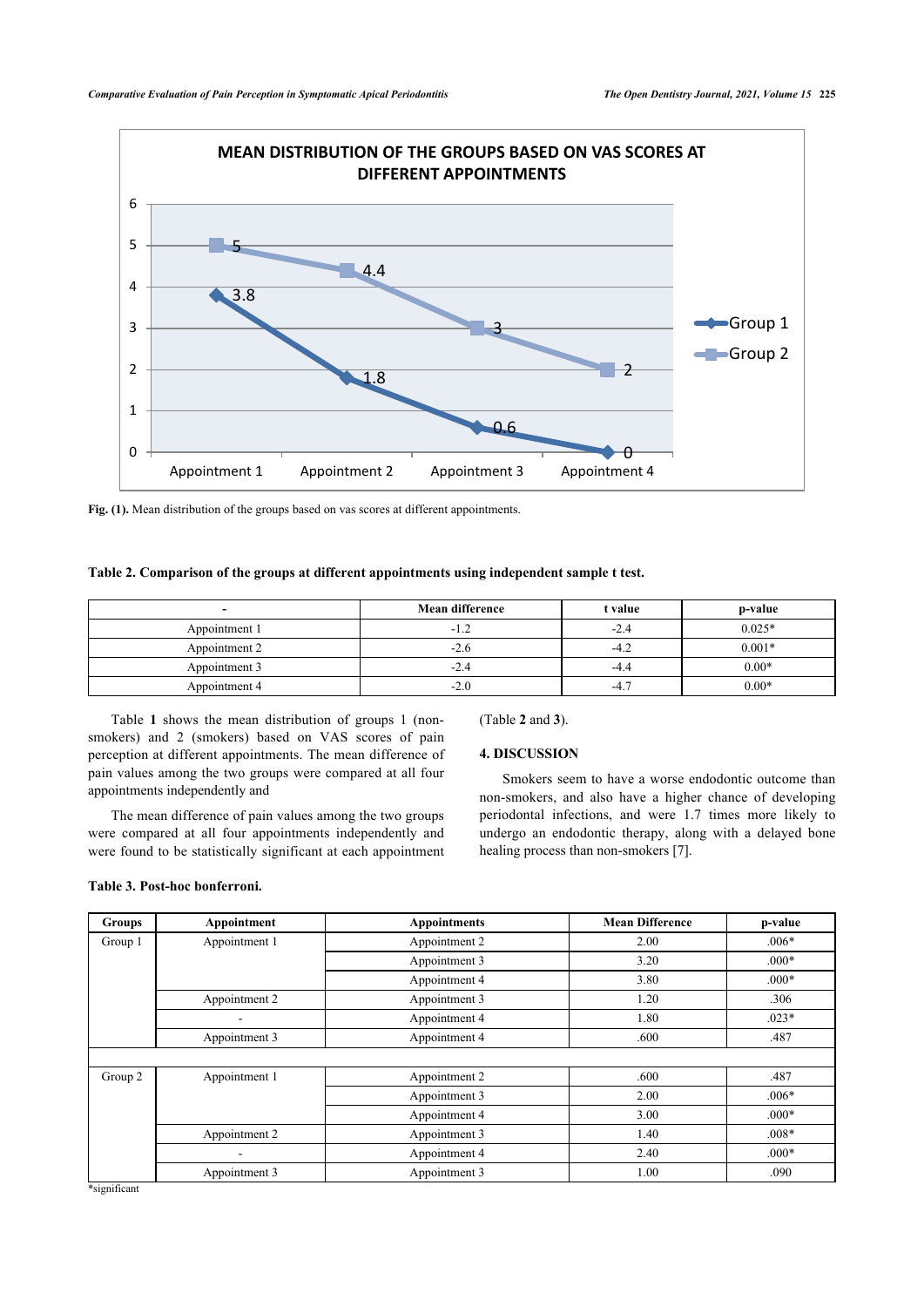#### **226** *The Open Dentistry Journal, 2021, Volume 15 Shetty et al.*

A study relating cigarette smoking and apical periodontitis describes smoking as a risk factor for endodontic therapy. The roles of macrophages, polymorphonuclear leukocytes, antibodies, T-cell lymphocytes, and immunoglobulins A, G, and M are suppressed in smokers (Holt, 1987). The amount of TNF-α (Tappia *et al.*, 1995) and IL-6 (de Maat and Kluft, 2002), which are acute-phase inflammatory mediators, were found to be elevated in smokers. A study by Frohlich *et al.* found the levels of peripheral leucocytes and C-reactive Protein (CRP) higher in smokers than in non-smokers. These findings suggest that once microbes start forming colonies and cause pulpal and periodontal infections, the rate of destruction is seen more in smokers than non-smokers [7].

Smokers have an impaired oxygen delivery and thereby an increased level of carboxyhemoglobin [7]. A lot of cellular processes are affected by the heme oxygenase and the carbon monoxide system, including oxidative stress, apoptosis, and inflammation. Heme oxygenase is a causative factor in the development of neuropathic pain. Decreased oxygen levels may increase the rate of degenerative processes, making the body more prone to injury [5].

There is a decreased expression of IL-1 $\beta$ , TNF- $\alpha$ , and hBD-2 among smokers [8] because of the reduced expression of inflammatory mediators. Individuals show an impaired defensive mechanism to resist the infection and are at a higher risk of manifesting symptoms after endodontic therapy of infected root canals. The reduced bleeding in smokers has been mainly due to gingival vasoconstriction, which is influenced by the actions of nicotine-stimulated adrenaline and noradrenaline on *α*1- adrenergic receptors [1]. Smoking has a vasoconstrictive effect, resulting in a decreased blood flow in the tissue. Nicotine causes the release of catecholamines (adrenaline, noradrenaline, and isoprenaline), leading to a continuous unrelieved sensation of pain [6].

Demirurek *et al.* have emphasized the significance of pulpal osmotic pressure variations among smokers and nonsmokers. As the smoking is increased, the pulpal pressure is decreased, and the result shows reduced blood flow to the pulp, leading to different tissue responses [5 - 7]. Literature has shown an increase in the level of one of the neuropeptides, Calcitonin Gene-related Peptide (CGRP), among smokers, which had an influence on the pulpal blood flow and pulpal inflammation. These findings indicate that smoking has a negative influence on the circulatory system and the autonomic nervous system, which can cause an imbalance in the dental pulp and affect the normal functioning of the pulpal tissue [6].

Osmotic pressure is associated with vascular permeability and the rate of blood flow. A decrease in the pulpal osmotic pressure can have an influence on the severity of dental pain. Under ischemic conditions, the amount of blood flow through the tissue is also decreased, affecting the vitality of the pulp and resulting in early signs of inflammation [6].

Minimum studies were conducted correlating the pain response among smokers and non-smokers, and evidence suggests that chronic administration of nicotine induces a change in the endogenous pain mechanisms and has a greater intensity of pain perception. Nicotine administration can lead to an increase in stress production because of a beta-endorphin deficiency [9].

During the endodontic therapy, the oxidation-reduction potential of a root canal is altered, and as a result, an acute exacerbation can occur [4], leading to a delayed wound healing, and can also lead to an increase in pain perception after trauma, surgery, or other injuries [5].

Literature has shown that smoking has an influence on the central nervous function, which can exist even after the cessation of smoking. The smokers reported higher pain scores along with the persistence of chronic pain and had a lower amount of serum hydrocodone levels when compared with non-smokers [4]. Smoking can even be a predisposing factor for various conditions like lumbar disc diseases, impaired bone healing, and osteoporosis [5].

Ducan *et al.* in their review article, expressed the influence of cigarette smoking during endodontic treatment, and they described that nicotine can interfere with wound healing and can enhance microcirculation; this mechanism can result in platelet aggregation and endothelial cell dysfunction, resulting in vasoconstriction and reduced tissue perfusion [10].

In the present study, the mean distribution of pain perception between the two groups Table **1** has shown that pain perception was higher among smokers, and the pain was felt by most of the participants throughout the treatment procedure. Among non-smokers, pain perception was highest at the first appointment, and as the treatment progressed, a reduction in the pain perception was seen. In group 1(non-smokers), only at appointment 1 (access opening), the participants showed a minimum value of 2 and a maximum value of 6. In appointments 2 and 3, the minimum value was shown to be 0 while the maximum value graded was 4 and 2, respectively. Appointment 4 showed no pain perception among the participants. In group 2 (smokers), at appointments 1 and 2, the minimum value was graded at 4 and 2, respectively, but the maximum value was shown as 6. Appointments 3 and 4 had found to have the same values. When the two groups were compared independently at all four appointments Table **2**, the results were found to be statistically significant at each appointment.

The present study has shown that both the groups (Group 1 and Group 2) exhibited preoperative pain, but at the end of the treatment, pain perception signifies a higher percentage among cigarette smokers compared to non-cigarette smokers.

#### **CONCLUSION**

Endodontic therapy is the treatment of choice when the microbial ingress affects the pulp and periodontal apparatus. There is a difference in the response towards pain, which is exhibited by non-smokers and smokers. The results of this study showed that smokers exhibited more pain and poor healing when compared to non-smokers. Throughout the study, a chronic persistence of pain response was seen among smokers. The results showed that smoking causes a change in pain modulation, thereby increasing the level of pain perception.